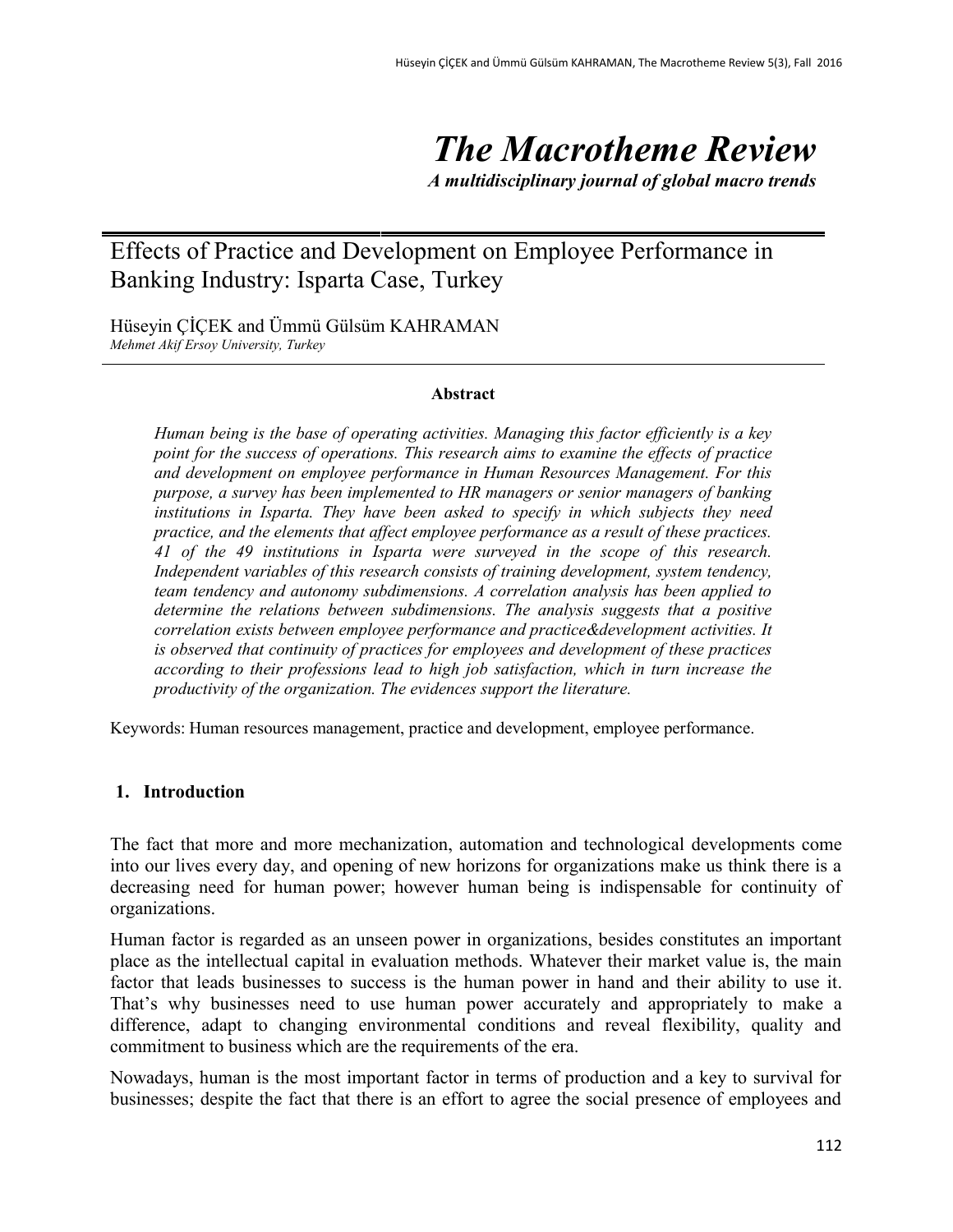set up a system of governance in that direction. Human Resource Management that emerges at this point is the determination of the appropriate human resource currently and in the future of the business. In other words, the aim of Human Resource Management is to prepare the action plans that will provide required number of qualified staff as a result of human resources planning.

This study aims to examine the effect of practice and development on employee performance in HRM. Our study begins with definitions related with practice and development in HRM, personal and organizational performance. In the application section, correlation analysis and its result are presented.

## **2. Consept and Content of Human Resources Management**

The concept of human resources refers to resource of people that are used to reach corporate goals. This concept covers up everyone from the top manager in an organization to the lowest level employee. It also includes the work force outside the organization (Kaynak et al. 1998). According to Denisi and Griffin, human resources is one of the most important assets of the organization due to its efforts for achieving objectives, providing competitive advantage and endeavour of meeting the expectations of environmental elements (Denisi and Griffin, 2000).

Human resources management includes applications, procedures and policies which are concerned with the management of employees (French, 1998). HRM generally tends to address the needs of individuals working in organizations. Therefore, it covers all the necessary arrangements to make the person effective, efficient, useful, happy and have job satisfaction. All processes including recruitment of the individuals, compliance training, wage adjustments, efficiency, performance appraisal, meeting individual and social needs, and retirement are carried out within the framework of HRM practices (Findikci, 1999).

Each individual in an organization is in the content of HRM regardless of its mission and unit. HRM is interested with these people from recruitment until retirement stage, even after retirement commonly. Developing and applying modern methods to let people work efficiently and effectively is one of the main tasks of HRM. Human resources management pursues two main objectives while fulfilling this task. The first of these; maximizing the contribution of people by using their knowledge, talent and skills rationally, the latter: ensuring the job satisfaction of people working in the organization. Human resources management is interested in human in three aspects in order to achieve these two objectives together (Ozgen et al. 2002):

-Benefiting from human resource,

-Motivating or encouraging the human resource and

-Protecting the human resource

The function of human resources management encompasses all activities aimed at increasing the effectiveness of the organization. Certain of these activities can be listed as follows (Findikci, 1999):

-Making business analysis for job description and requirements of organization,

-Determining the necessary employee needs, selecting and placing for the organization to achieve its objectives,

-Directing and educating employees,

-Career planning,

-Making performance management and measurement,

-Budget planning,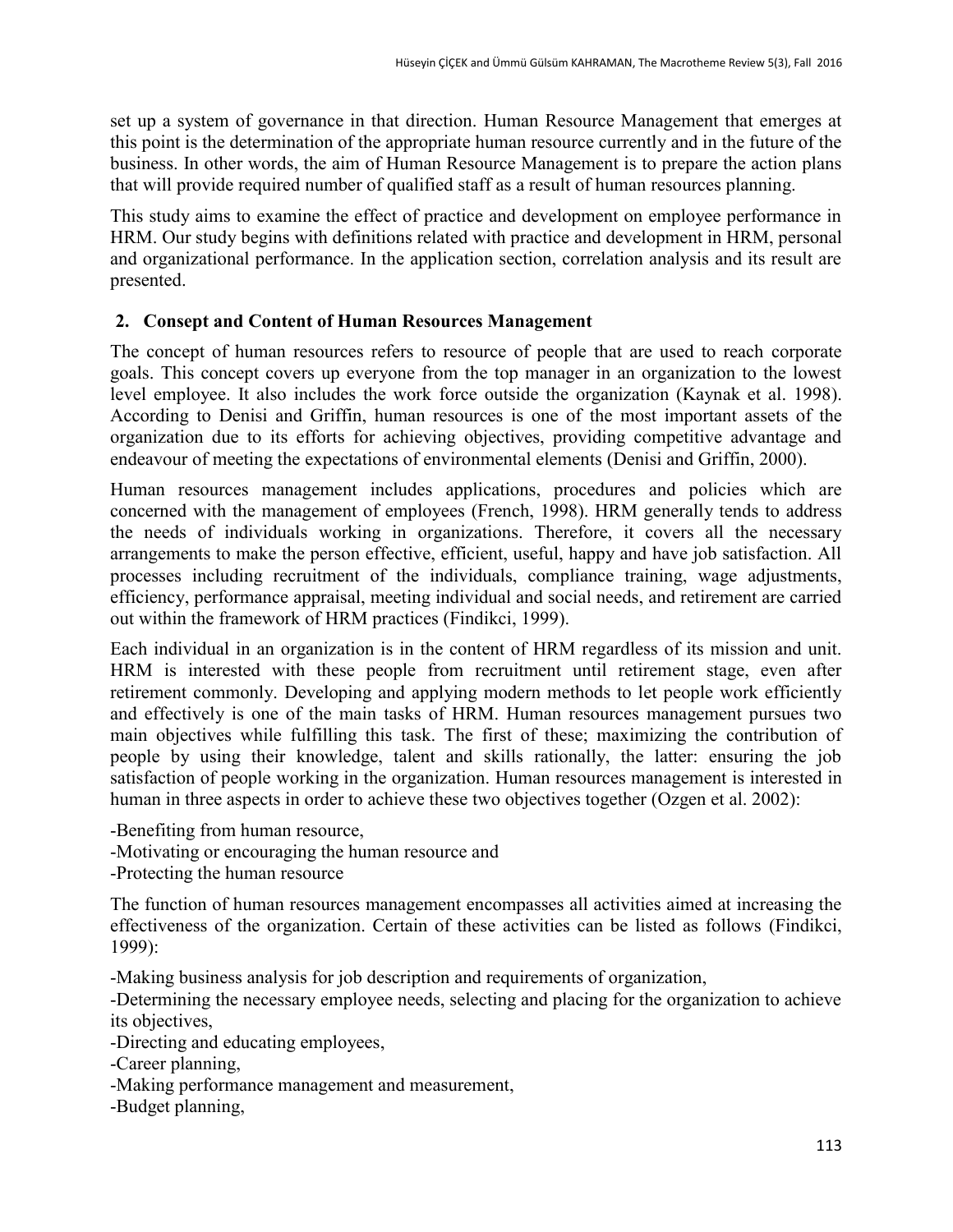-Rewarding and motivating the staff,

-Planning strategic workforce,

-Preventing the obsolescence of information that results from rapid technological developments and ensuring personal development of employees,

-Developing loyalty between employees within the organizational environment and establishing the corporate culture,

-Managing human-centered functions and employee relations,

-Examining human relations not individually but as a whole in the organizational system,

-Providing organizational development through people-oriented management approach,

-Regulating the information flow process, which is indispensable for an effective organizational communication,

-Evaluating human resources in the context of internal customer concept,

-Ensuring that employees reach optimum performance level,

-Preparing a suitable environment for the cultivation of human resources.

## **3. Practice and Development in Human Resources Management**

The issue of training manpower has been put on the agenda with the development of technology and increasing globalization of businesses every day that goes by. Technological changes occurring in the manufacturing and service sectors cause the already possessed skills to fall insufficient in the future. The organizations unavoidably are affected by these changes (Patton and Pratt, 2002). That's why the organizations need to be sensitive to changes in their political, economic and legal environment to ensure their continuity (Planty et al. 1994).

In this manner the purposes of human resources practices in the organizations are: increasing worker efficiency, increasing job satisfaction, raising the quality of products and services, providing organizational compliance, ensuring the effectiveness of the communication process, ensuring working as a team, reducing industrial injuries, increasing the number of qualified employees, decreasing turnover rate and shortening the learning time (Bierama, 2000). Businesses give employees the ability to work with new technology by training and development in response to changes occurring in the outside world. Moreover, they prepare the employees for new tasks to be undertaken in the future (Mathis ve Jackson, 1997).

When learning does not happen, training programs cannot reach the targeted development and change (Campbell et al. 2001). The logic of the whole educational process for organizations is based on the idea where an environment in which learning is possible. Therefore a consistency between learning and the purpose of practice is an obligation (Goldstein, 1993).

The need for training and development may arise as a result of performance evaluation within the organization as well as an organizational plan that foresees an increase in the number of managers. Training activities in businesses can be arranged to meet future needs and also to solve existing problems (Kirkpatrick, 2006). Education, job satisfaction and performance are concepts that complement each other (Guastavi and Lisa, 2008). Organizations and individuals have a very important task to create a process where learning is realized as a requirement and learning environment is structured in a way to allow it (Rosen, 1998).

However, training and development activities are closely related to other staff activities. Although the goal as a result of the training activities is to achieve profit, after a point this idea of profit maximization conflicts with the idea of respect for the human. In other words, training no longer becomes a factor that only increases the production, it is transformed into a tool serving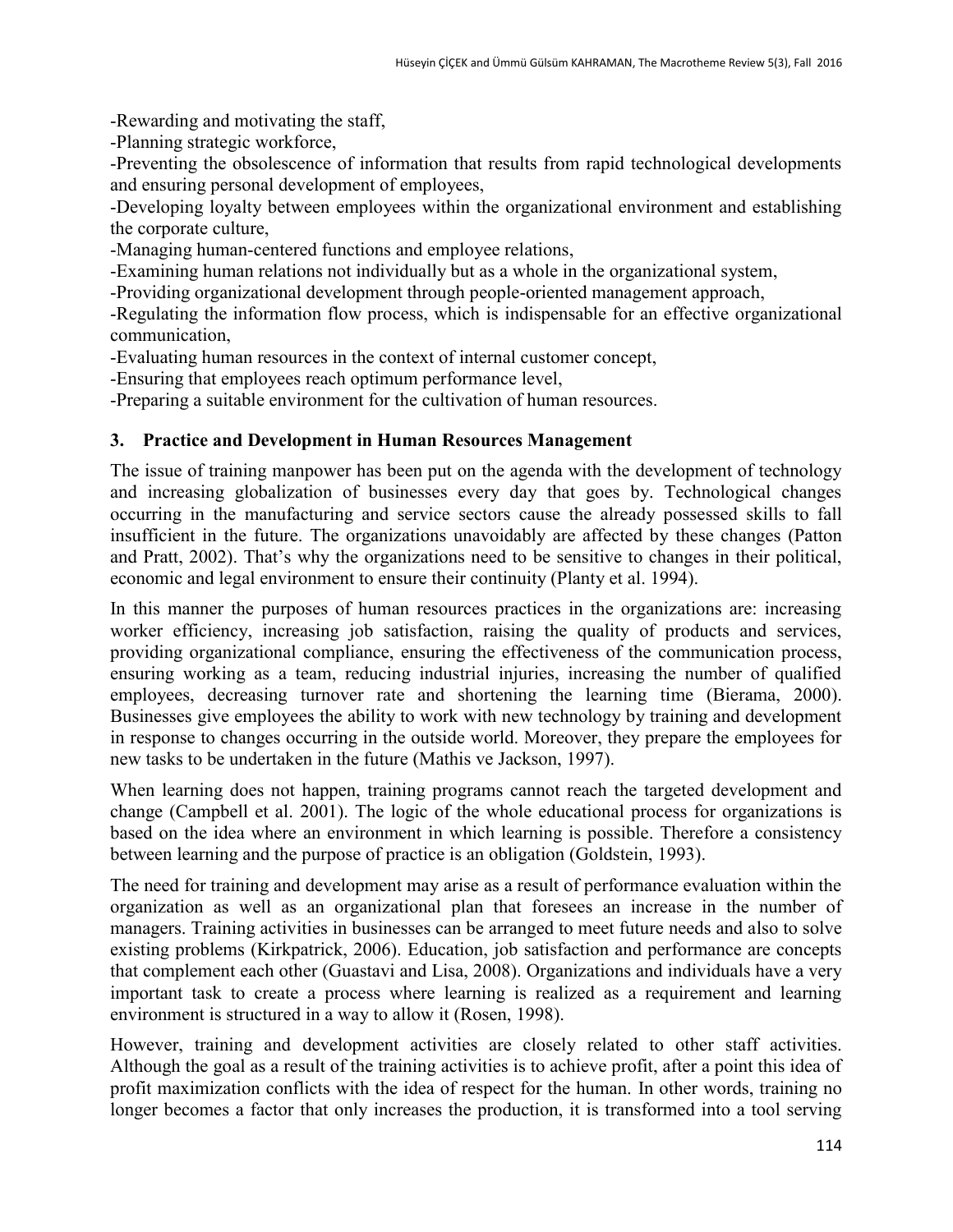the individuals working in the business. In this case, social and humanitarian purposes gain power to establish stability and to achieve the real purpose of education against economic thinking (Price, 1997).

## **4. Employee Performance in HRM Context**

Competitive conditions in today's world has made it necessary for businesses to provide a sustainable competitive advantage. Benefiting optimally from human resources will be possible by formulating and implementing effective human resources strategies which leads to an increase in the performance of HR. In this context, motivation level of employees has an important role in achieving a sustainable competitive advantage (Gratton, 1999).

Researches reveal that reactions like job satisfaction and disappointment determine the level of employee performance. The factors that create job satisfaction for employees are individual norms, values and the perception of business conditions. In this sense, job satisfaction is the perception of employees about the job and what it provides, and the emotional responses to this perception. In this case, the employees will have positive attitude towards the business environment as long as they are satisfied with their jobs (Erdogan, 1991).

Managers must deal with the issues of motivation, regardless of the type and scope of the organization. Because motivation and performance are closely related. High performance can not be expected from an unmotivated staff. Manager of the organization can identify ways for performance maximization as long as he understands and interprets internal and external, psychological, social and physiological requirements. Therefore both the needs of the employees will be provided, and the objectives of the company will be reached. Highly motivated employees undoubtedly increase the business performance significantly (Byars, 1992).

There are various methods to increase employee performance human resources management. Effective managers can apply these individually or in combinations according to conditions. A manager who knows himself and the employees well can use different methods in different situations for different employees. For example good relations are sufficient for some employees to increase performance, whereas a certain level of discipline may be necessary for some people.

## **5. Business Performance in HRM Context**

Each employee in a company seeks for an improvement in business performance, and is willing to work better. Promotion of employees in an organizational environment depends on the compliance of expected level with the work requirements (Bahlander et al. 1996). Compliance with the work requirements is related with the training strategies that are applied to provide desired efficiency, and having strategic career planning (Barrie and Pace, 2000).

Dictionary definition of performance is: 'the ability and the limit of accomplishing and doing something' (TDK, 1998). Performance in terms of business management on the other hand is: 'Efficacy and efficiency of achieving the desired goals:' (Erkoc, 2006). Finally, performance in terms of HRM is: 'The results obtained by fulfilling the assigned tasks of an employee in a specific time.' (Bingol, 2003).

As a result, organizational performance can be defined as the ability to achieve corporate goals by using the resources efficiently, where individual performance is considered as the results obtained by fulfilling a duty or a task in a specific time. In this sense, the performance of a company can be defined as the result of work after a specific time (Akgemci, 2008).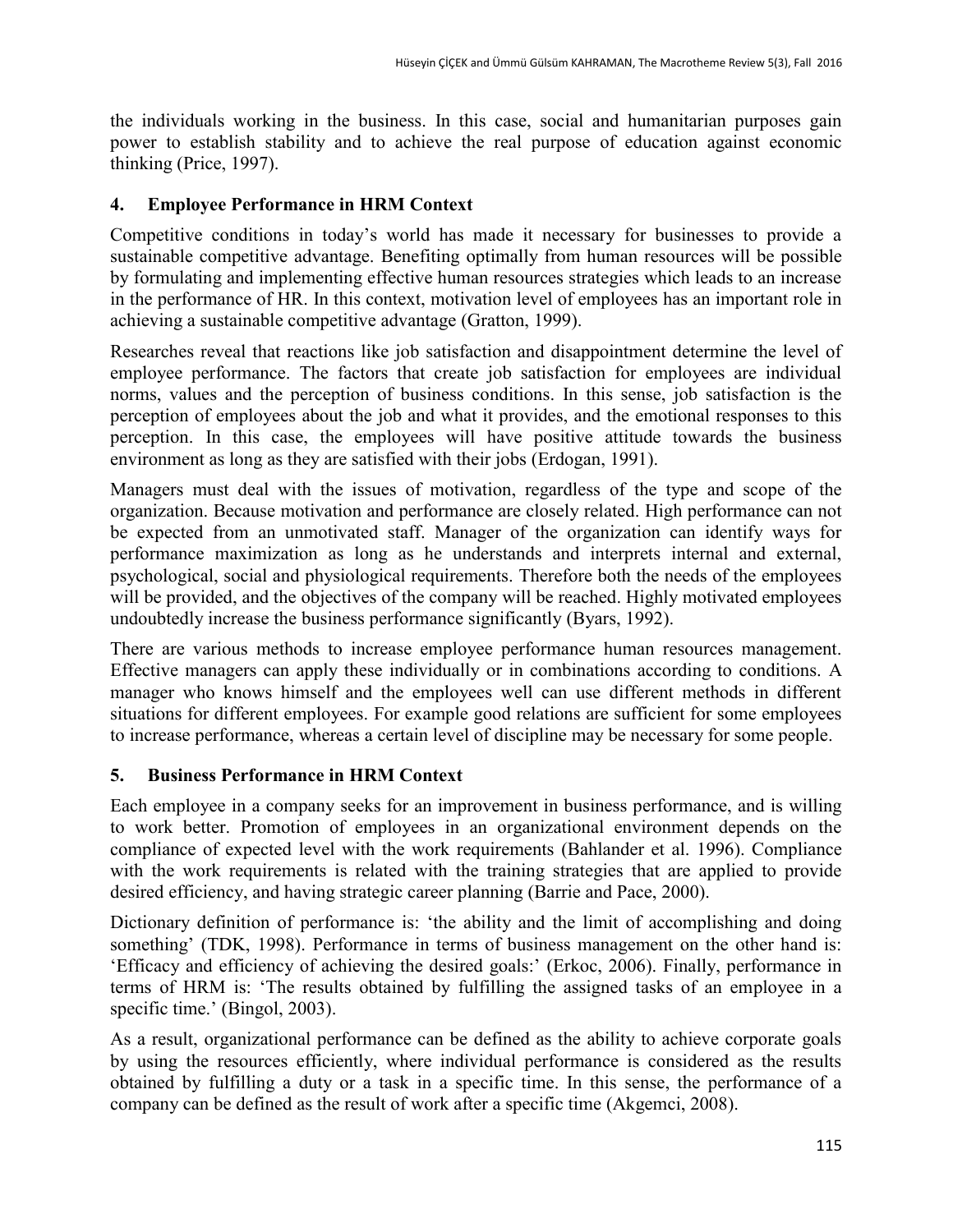Performance criterion determine the necessary information about the course of business and helps the executives with decision making, planning, control and compliance issues. It also gives information about areas in need of improvement. Improvements and continuous controls provided surely have a significant share in the success of the business.

## **6. Methodology of the Research**

All kinds of employees within a business are regarded as intellectual capital since they help the business continue their activities. Businesses need to improve this manpower in hand each day in order to adapt to the requirements of the era and emerging technologies. Provision of these improvements can be sustained with the presence of a contunious HRM system.

## *6.1. Objectives of the Research and Hypotheses*

In this research, how and in what direction the training and development efforts of HRM affect the performance of employees is investigated.

*Hypothesis 1:* There is a positive relationship between productivity&employee performance and training and development activities in HRM.

*Hypothesis* 2: There is a positive relationship between organizational performance and training and development activities in HRM.

Dependent variables of the research are: -Organizational information -General information about the participant

Independent variables of the research are:

- -Human resources applications,
- -System orientation,
- -Team orientation,
- -Autonomy
- -Employee performance.

## *6.2. Sampling and Research Method*

There are 49 private and public banks in central Isparta and its districts. Thereby, there are 49 banks that form the universe in the process of research, 41 banks that we were able to reach constitute the sample. The study is considered to be sufficient statistically, since more than 80 % of the universe was reached. Remaining portion consists of the ones that were not reached and the ones that were reached but not communicated.

Survey method was used as the data collection technique. While collecting data, the respondents were warned to answer all of the questions. Survey data was collected from senior officials working in the Human Resources Department. Correlation analysis was held in the research and Likert scale was used. In the analysis of obtained data, SPSS 15.0 Windows package program was employed. Descriptive statistics were utilized in determining the average of the responses to the statements. In the comparison of subdimensions by gender, independent t test was held. Correlation analysis was applied to determine the relationship between subdimensions. The intervals on comments about 5 point Likert scale were determined by 4/5=0.80 formula. According to this, the scoring was performed like: 1.00-1.80 (1-Strongly disagree), 1.81-2.60 (2- Disagree), 2.61-3.40 (3-Undecided), 3.41-4.20 (4-Agree), 4.21-5.00 (5-Strongly agree). In the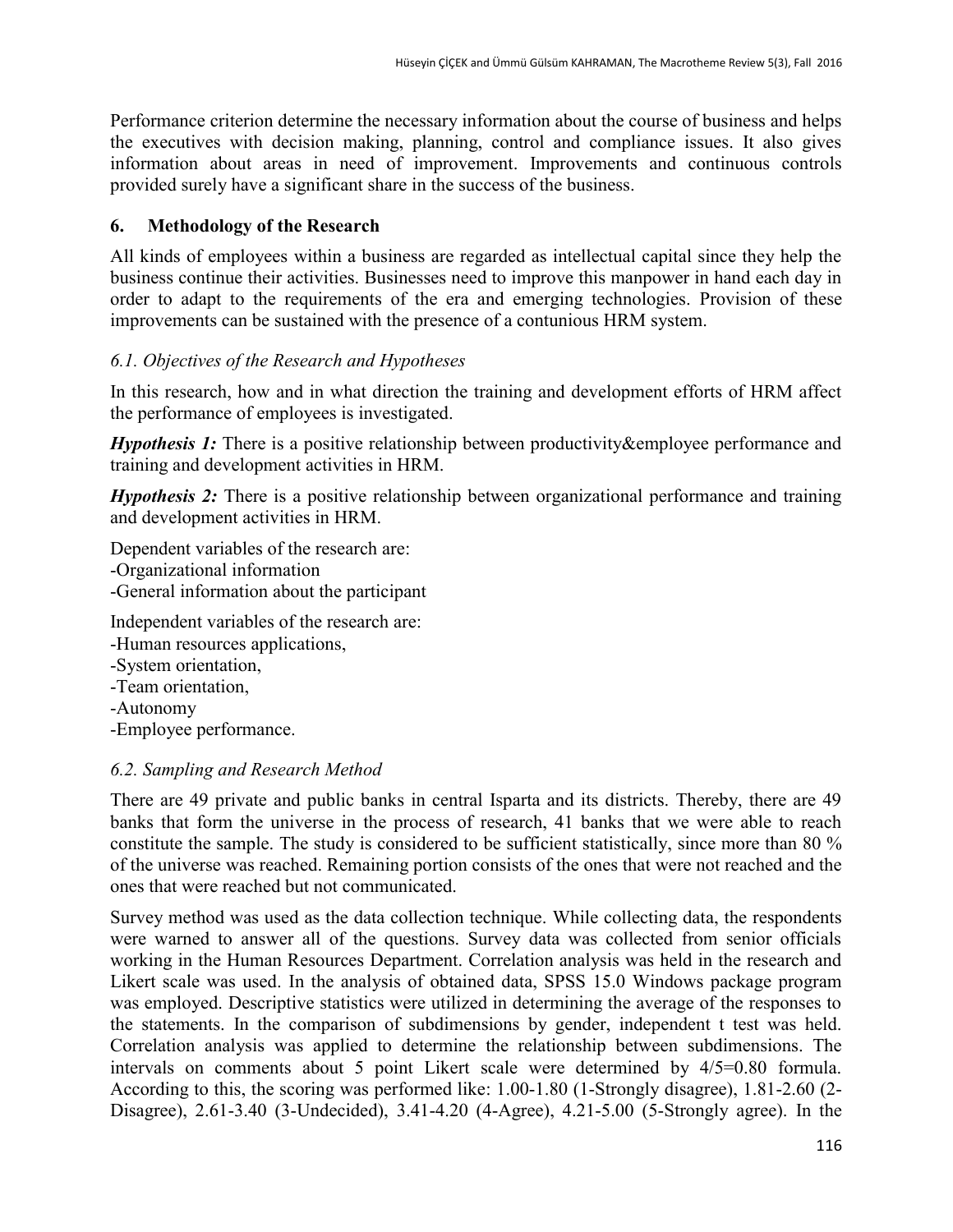tests 95% reliability (alpha value: 0,05) formula that is used in the social science researches was applied.

### **7. Findings**

Different scales were used together in this study to collect data. Each scale is highly reliable, since they were used before in validity tested researches. The scale used in this research was improved by benefiting from the article "*The Impact of Strategic HR Applications on Company Performance and Entrepreneur Orientation*" by Fatma AKGÜN. This section presents the conclusions of the scale headed "The Effects of Practice and Development on Performance in HRM" applied to the institutions in Isparta.

*7.1.Analysis Regarding Strategic Human Resources Practices Subdimensions*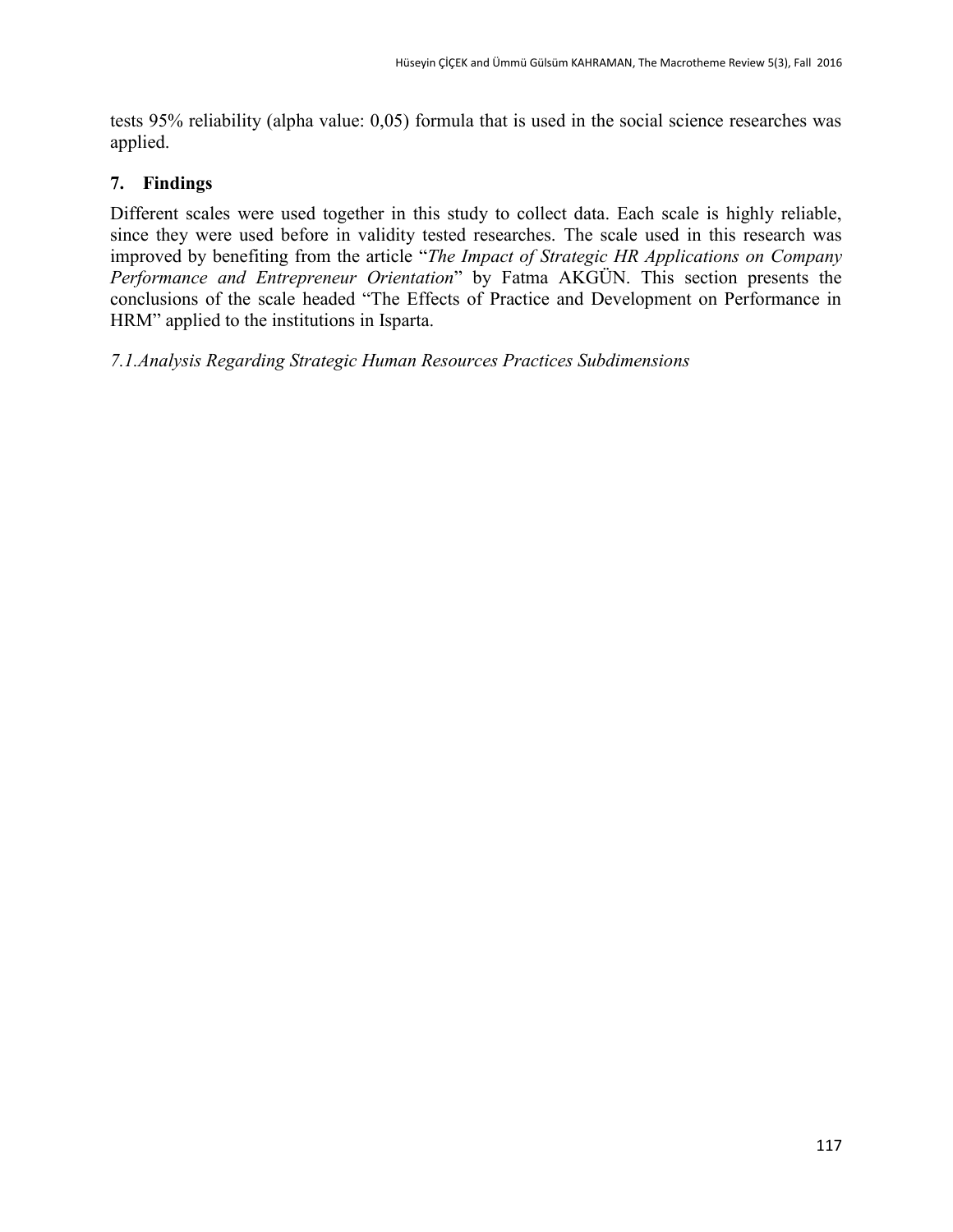| <b>Subdimensions</b>        | <b>Statements</b>                                                                     | N  | $\mathbf{X}$ | <b>Ss</b> |
|-----------------------------|---------------------------------------------------------------------------------------|----|--------------|-----------|
|                             | Formal educational activities are available in The<br>Bank                            | 41 | 4,00         | ,387      |
| Education                   | Comprehensive educational policies and programs are<br>available in The Bank.         | 41 | 4,00         | ,387      |
|                             | Education for newly hired employees are available in<br>The Bank.                     | 41 | 4,22         | ,419      |
|                             | Education for the development of problem solving<br>skill are available in The Bank.  | 41 | 3,93         | ,648      |
|                             | Employees are granted share from profits in The<br>Bank.                              | 41 | 3,71         | ,901      |
| Wage                        | Premiums are available in The Bank.                                                   | 41 | 3,88         | ,927      |
|                             | The<br>establishes<br>relationship<br>Bank<br>between<br>a<br>performance and reward. | 41 | 3,90         | ,970      |
|                             | Performance evaluation system is improvement-<br>oriented in The Bank.                | 41 | 3,98         | ,724      |
| Strategic human<br>resource | Performance evaluation system is goal-oriented in The<br>Bank.                        | 41 | 4,02         | ,524      |
| applications                | Performance evaluation system is behavior-oriented in<br>The Bank.                    | 41 | 4,00         | ,592      |
|                             | Selectivity is taken into account during recruitment<br>process in The Bank.          | 41 | 4,22         | ,690      |
|                             | Recruitment is held based on the expertise and skills<br>in The Bank.                 | 41 | 4,05         | ,947      |
| Hiring-                     | Recruitment is held based on the potential of the<br>candidate in The Bank.           | 41 | 4,07         | ,818      |
| Development                 | Employees can participate in decision making in The<br>Bank.                          | 41 | 3,88         | ,900      |
|                             | suggestions<br>Employees<br>make<br>for<br>can<br>work<br>improvements in The Bank.   | 41 | 4,02         | ,651      |
|                             | Opinions of the employees are highly valued in The<br>Bank.                           | 41 | 3,95         | ,805      |

**Table 1.**The average of the responses to statements regarding the dimensions of HRM training

All participants strongly agree the statement "Education for newly hired employees are available in The Bank." , but only agree the other statements. Participants also agree all the statements about wages and human resources applications. They strongly agree the "Selectivity is taken into account during recruitment process in The Bank." statement in Hiring and Development subdimension, but only agree the other statements.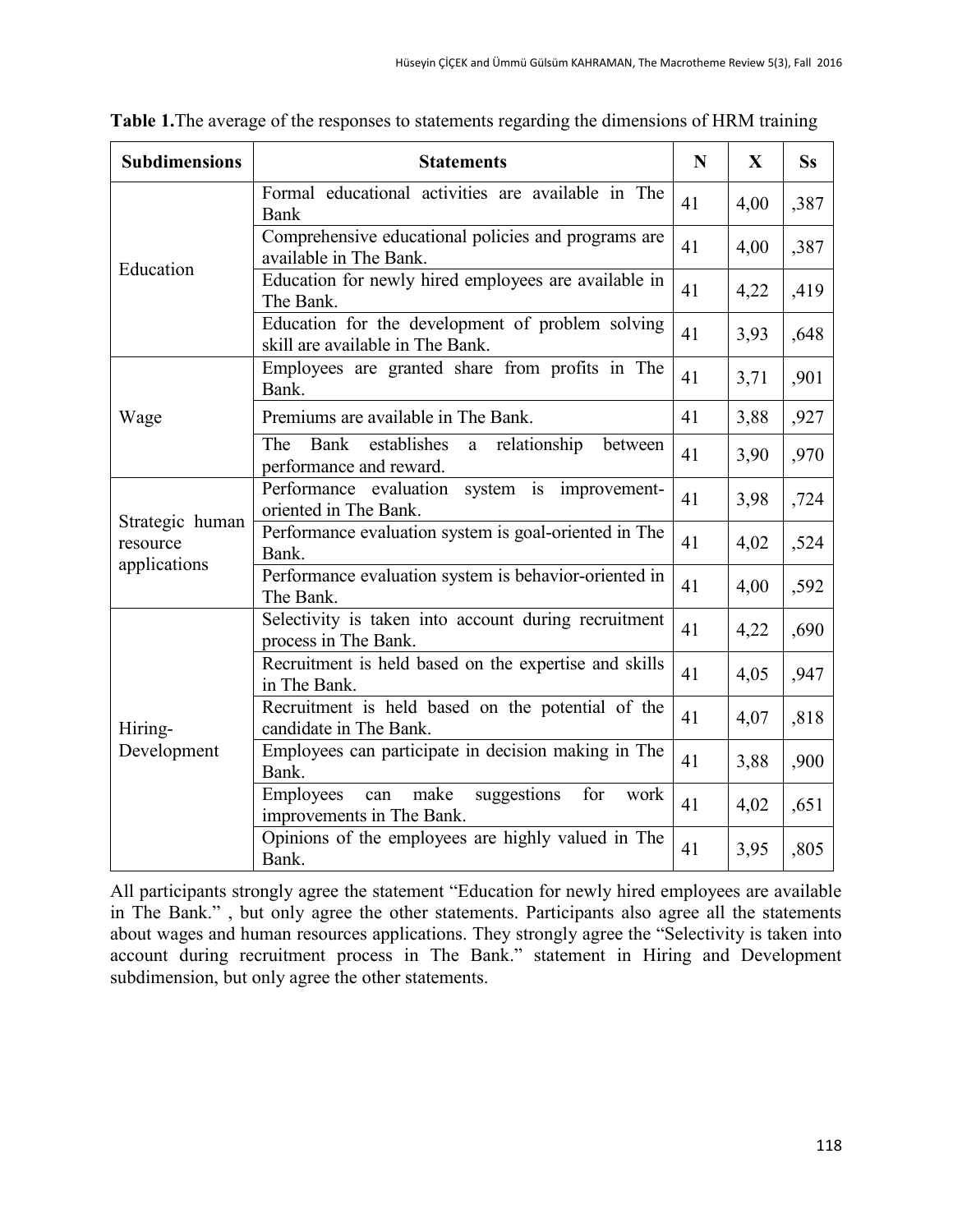| <b>Factors</b>               | Gender | N  | X    | <b>Ss</b> |          | P    |
|------------------------------|--------|----|------|-----------|----------|------|
| Wage                         | Female | 20 | 3,72 | ,951      | $-.837$  | ,407 |
|                              | Male   | 21 | 3,94 | ,720      |          |      |
| Education                    | Female | 20 | 3,90 | ,366      | $-2,596$ | ,013 |
|                              | Male   | 21 | 4,17 | ,289      |          |      |
| Human resources applications | Female | 20 | 3,98 | ,556      | $-.216$  | ,830 |
|                              | Male   | 21 | 4,02 | ,401      |          |      |
|                              | Female | 20 | 4,00 | ,600      |          |      |
| Hiring-development           | Male   | 21 | 4,06 | ,634      | $-329$   | ,744 |

**Table 2.** Comparison of factors in HRM training and development applications subdimensions according to genders

Males have higher averages in wages, human resources applications and hiring&development subdimensions, whereas females have higher averages in education subdimensions. In education subdimension, the averages of males and females are statistically significant( $p<0,05$ ), and statistically insignificant( $p>0,05$ ) in other subdimensions.

### *7.2. Analysis Regarding Learning Focused Subdimensions*

**Table 3.** The average of the responses to statements regarding the subdimensions of the learning focus:

| Sub<br>dimensions     | <b>Statements</b>                                                                 | N  | $\mathbf{X}$ | <b>Ss</b> |
|-----------------------|-----------------------------------------------------------------------------------|----|--------------|-----------|
|                       | Each unit knows the value they add to The Bank.                                   | 41 | 3,85         | ,422      |
|                       | All activities are set out in a clear manner in The Bank.                         | 41 | 4,02         | ,570      |
| System<br>orientation | Job definition of everyone is clear to all employees in The<br>Bank.              | 41 | 4,00         | ,632      |
|                       | Importance and functions of all activities are clear to<br>employees in The Bank. | 41 | 3,83         | ,803      |
|                       | There is a strong team spirit in all levels of The Bank.                          | 41 | 3,29         | ,750      |
|                       | Teamwork between units is a widely used method in The<br>Bank.                    | 41 | 3,24         | ,916      |
| Team                  | Employees are unified in The Bank.                                                | 41 | 3,39         | ,862      |
| orientation           | There is a commonly accepted and developed vision in The<br>Bank.                 | 41 | 3,39         | ,919      |
|                       | People care about explaining and sharing the vision to each<br>other in The Bank. | 41 | 3,15         | 1,01      |

Individuals who participated in the research agree with the statements in system orientation subdimension, but stay undecided about the statements in team orientation subdimension.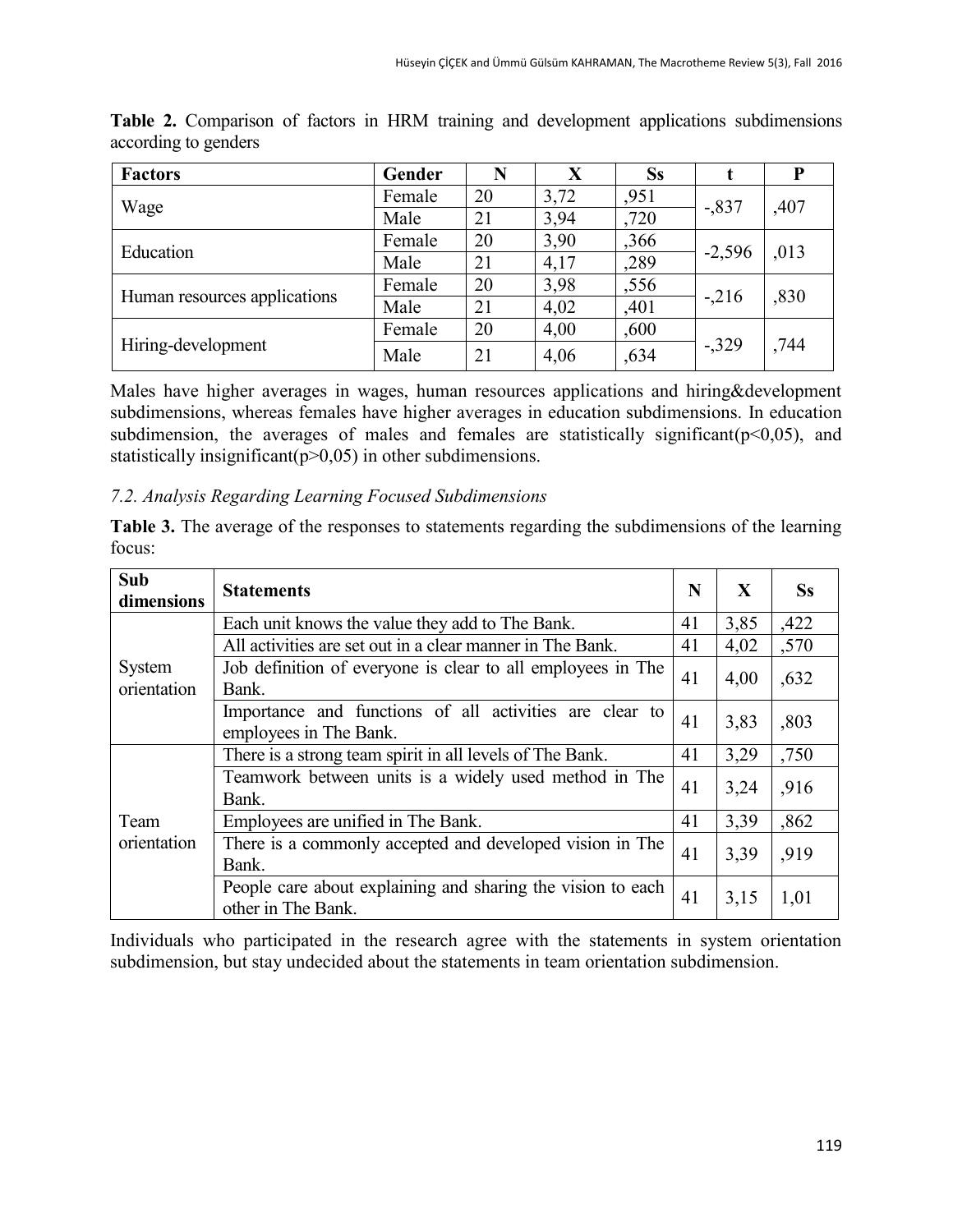| <b>Factors</b>     | Gender |    | ∠∙   | $S_{S}$ |          | D    |
|--------------------|--------|----|------|---------|----------|------|
| System orientation | Female | 20 | 3,83 | ,514    | $-1,489$ | 145  |
|                    | Male   |    | 4,02 | .325    |          |      |
| Team orientation   | Female | 20 | 3,23 | 790     | $-.508$  |      |
|                    | Male   |    | 3,35 | .753    |          | ,615 |

|  |  |  |  |  | Table 4. Comparison of Factors Related With Learning Focused Subdimension According to Genders |  |
|--|--|--|--|--|------------------------------------------------------------------------------------------------|--|
|  |  |  |  |  |                                                                                                |  |

Males have higher averages in both system orientation and team orientation subdimensions but these averages of both gender are statistically insignificant( $p>0,05$ ).

#### *7.3. Analysis Regarding Entrepreneuriel Orientation Subdimension*

**Table 5.** Averages of responses to entrepreneuriel orientation related statements

| Sub<br><b>Dimensions</b> | <b>Statements</b>                                                                                           | N  | X    | <b>Ss</b> |
|--------------------------|-------------------------------------------------------------------------------------------------------------|----|------|-----------|
|                          | Employees can think and act without interference in The<br>Bank.                                            | 41 | 3,56 | ,743      |
|                          | Employees can fulfill their duties through the changes they<br>want in The Bank.                            | 41 | 3,29 | 1,00      |
|                          | Employees are independent about how they do their jobs<br>in The Bank.                                      | 41 | 3,39 | 1,20      |
| Autonomy                 | Employees are free to communicate without interference<br>in The Bank.                                      |    | 3,59 | ,921      |
|                          | Employees have authorization and responsibility to act on<br>their own as long as it is better for The Bank | 41 | 3,37 | 1,11      |
|                          | Employees have access to important information in The<br>Bank.                                              | 41 | 3,37 | ,994      |

The participants agree the first and the fourth statements, but are undecided about the others.

**Table 6.** Comparison of Entrepreneuriel Orientation Subdimension Factors According To Gender

| <b>Factors</b> | Gender | <b>.</b>      | $\mathbf{v}$<br>$\overline{ }$ | $\sim$<br>$\bf SS$ |      | D        |
|----------------|--------|---------------|--------------------------------|--------------------|------|----------|
| Autonomv       | Female | ററ<br>∠∪      | 3,30                           | ,842               | ,902 | 272      |
|                | Male   | $\sim$ 1<br>◢ | $\epsilon$<br>$\sim$<br>ں رہ ر | 912                | -    | ົ<br>ا پ |

Males have higher average in autonomy subdimension, but there is no statistical significance in this subdimension( $p>0,05$ ).

#### *7.4.Analysis Regarding Organizational Performance Subdimension*

**Table 7.** Averages of responses to entrepreneuriel job satisfaction and moral related statements

| Sub<br><b>Dimensions</b> | <b>Statements</b>                              |                |      | Ss       |
|--------------------------|------------------------------------------------|----------------|------|----------|
| Employee<br>performance  | Level of job satisfaction is high in The Bank. | 4 <sub>1</sub> |      | ,803     |
|                          | Absenteeizm is in low levels in The Bank.      | $-41$          | 3.44 | $1.00\,$ |
|                          | Moral of employees is high in The Bank.        | 4 <sup>1</sup> |      |          |

The participants agree the second statement, but are undecided about the others.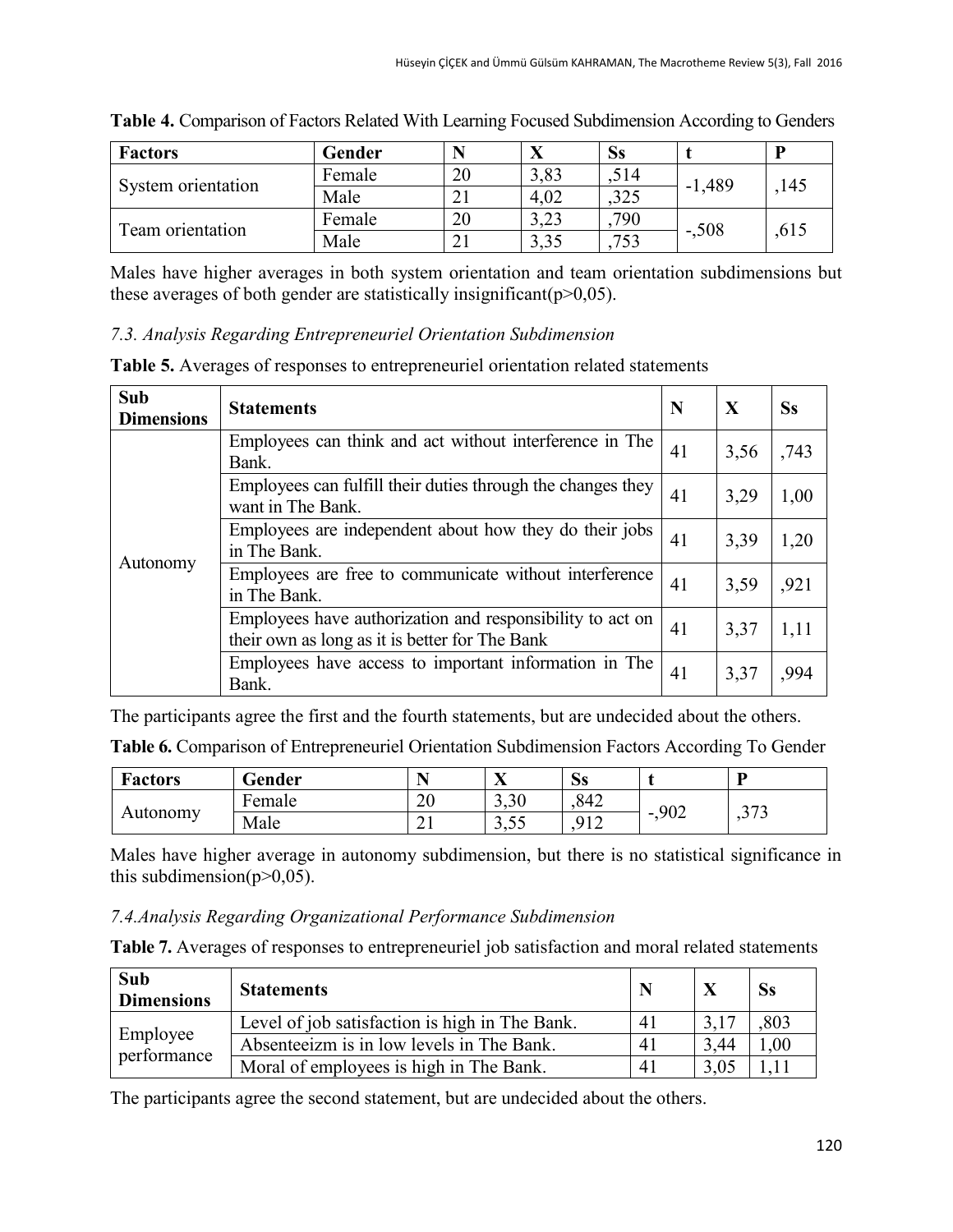| <b>Factors</b> | Gender      |          | w.<br>ZX           | $\bf SS$ |      | D   |
|----------------|-------------|----------|--------------------|----------|------|-----|
| Employee       | ᠇<br>Female | ⌒⌒<br>∠∪ | $\sim$<br>ر _ د ر  | 925      | ,095 | 924 |
| performance    | Male        | ~<br>∠⊥  | $\sim$<br>⊥ ہے • ب | 885      |      |     |

|  |  | Table 8. Comparison of Organizational Performance Subdimension Factors According to Gender |  |  |  |
|--|--|--------------------------------------------------------------------------------------------|--|--|--|
|--|--|--------------------------------------------------------------------------------------------|--|--|--|

Females think employee performance is better in workplaces but the ideas of men and women are statistically insignificant about this topic  $(p>0,05)$ .

|                    | Descriptive<br>sttaistic | Development<br>Hiring- | Wage | Education | Applications<br>Resources<br>Human | Orientation<br>System | Team Orientation | Autonomy |
|--------------------|--------------------------|------------------------|------|-----------|------------------------------------|-----------------------|------------------|----------|
| Wage               | $\mathbf{r}$             | ,718                   |      |           |                                    |                       |                  |          |
|                    | p                        | ,000                   |      |           |                                    |                       |                  |          |
| Education          | r                        | ,043                   | ,100 |           |                                    |                       |                  |          |
|                    | p                        | ,790                   | ,535 |           |                                    |                       |                  |          |
| Human<br>resources | $\mathbf r$              | ,739                   | ,723 | ,199      |                                    |                       |                  |          |
| applications       | p                        | ,000                   | ,000 | ,213      |                                    |                       |                  |          |
| System orientation | r                        | ,489                   | ,435 | ,243      | ,412                               |                       |                  |          |
|                    | p                        | ,001                   | ,004 | ,125      | ,007                               |                       |                  |          |
| Team orientation   | r                        | ,603                   | ,400 | ,108      | ,452                               | ,684                  |                  |          |
|                    | p                        | ,000                   | ,009 | ,502      | ,003                               | ,000                  |                  |          |
| Autonomy           | r                        | ,699                   | ,505 | $-.008$   | ,555                               | ,544                  | ,656             |          |
|                    | p                        | ,000                   | ,001 | ,960      | ,000                               | ,000                  | ,000             |          |
| Employee           | r                        | ,252                   | ,077 | ,133      | ,111                               | ,387                  | ,470             | ,214     |
| performance        | p                        | ,113                   | ,631 | ,407      | ,491                               | ,013                  | ,002             | ,178     |

**Table 9.** Analyzing the Relations Between Subdimensions

There is a linear relationship between a good hiring-development feature and wage, human resources applications, system orientation, team orientation and autonomy( $p<0,05$ ). There is a linear relationship between a good wage and human resources applications, system orientation, team orientation and autonomy( $p<0,05$ ). There is no statistical significance between education and other factors( $p > 0.05$ ). There is a linear relationship between human resources applications and system orientation, team orientation and autonomy( $p<0,05$ ). A linear relationship exists between system orientation, autonomy and employee performance( $p<0,05$ ). There is a linear relationship between team orientation and autonomy and employee performance( $p<0,05$ ); whereas autonomy and employee performance are statistically insignificant( $p>0,05$ ).

#### **8. Conclusion and Evaluation**

The concept of training and development in HR is the planning of necessary applications and determining all the information, skills, behaviors, attitudes and decisions needed in advance. The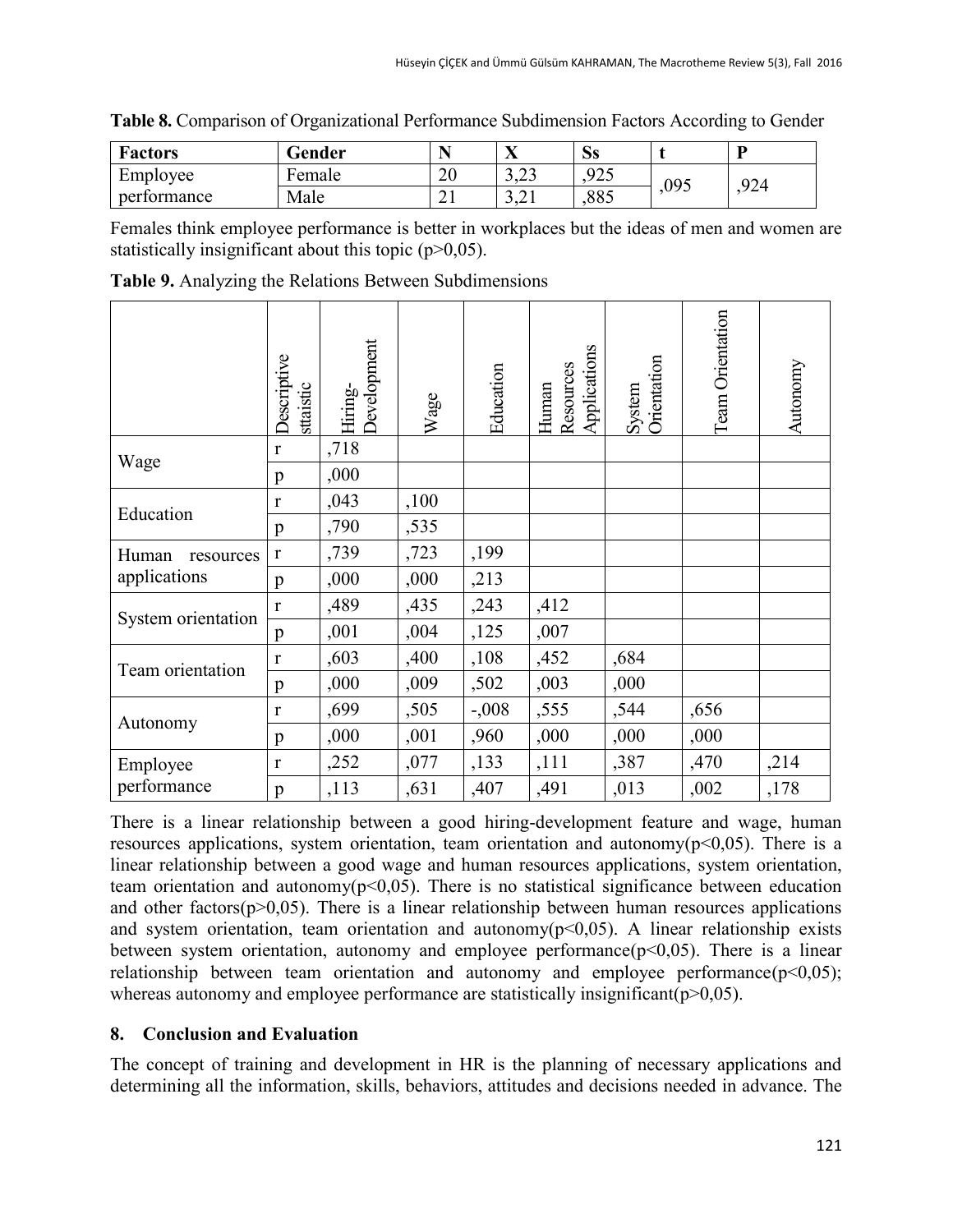knowledge and the contribution of knowledge to the operating activities appear as a leading guide for businesses.

Another factor coming up with the existing educations and developments is defined as specialized labor, occurrence of new skills and abilities, and proper usage of these components with the purpose of making a difference. A more proactive management style should be adopted to make difference. In order to succeed this management style, one should follow the everchanging environmental conditions and estimate the conditions that may occur in advance.

In this study, the issues of training and development in HRM, and the relationship between individual and organizational performance are examined. Following conclusions come up with the analysis of subdimensions in the research.

A significant part of the participants stated they were trained comprehensively according to their expertise in the recruitment process. However they claimed that the trainings reduced as the time passed by, and there is no regular training policy in the organization. Participants also stated that performance-reward relationships are not used effectively and performance appraisal system is weak within the organization.

Individuals who participated in the research about the system subdimension all stated that activities of the bank are transparent to employees, and the job requirements of the people are specified. They also stated that all departments are linked to each other and each unit adds value to the organization.

Participants in the team subdimension research did not make definitive judgments as the ones in system subdimension, and answered most questions as indecisive. A significant majority of participants remained indecisive about the questions regarding the common vision within the organization. In addition to this, most of the employees do not agree with the idea that s strong team spirit exists within the organization.

Most of the participants stated the employees do not encounter interventions and communication is not restricted in any way in the autonomy subdimension. Also no significant difference existed according to gender as a result of the research.

The correlation analysis revealed that there is a positive relationship between human resources applications, individual performance and organizational performance. That is, both individual and organizational performance are in continuous interaction with human resources applications within the business. Continuity of training and the development of HR applications according to employees' expertise will surely increase the job satisfaction and the organizational performance will have a rising trend subsequently.

The results of the analysis suggest that, to surpass the rivals and gain competitive advantage against them, human resources applications should remain continuous within the organization. Team orientation should also be included in the management processes.

As a result, continuity of training&development activities within HR, and forming an effective organizational structure are required for the adaption of organizations to the changing environmental conditions.

### **References**

Akgemci, T., 2008. *Stratejik Yönetim [Stratgic Management]*, 2. Baskı, Gazi Kitabevi, Ankara.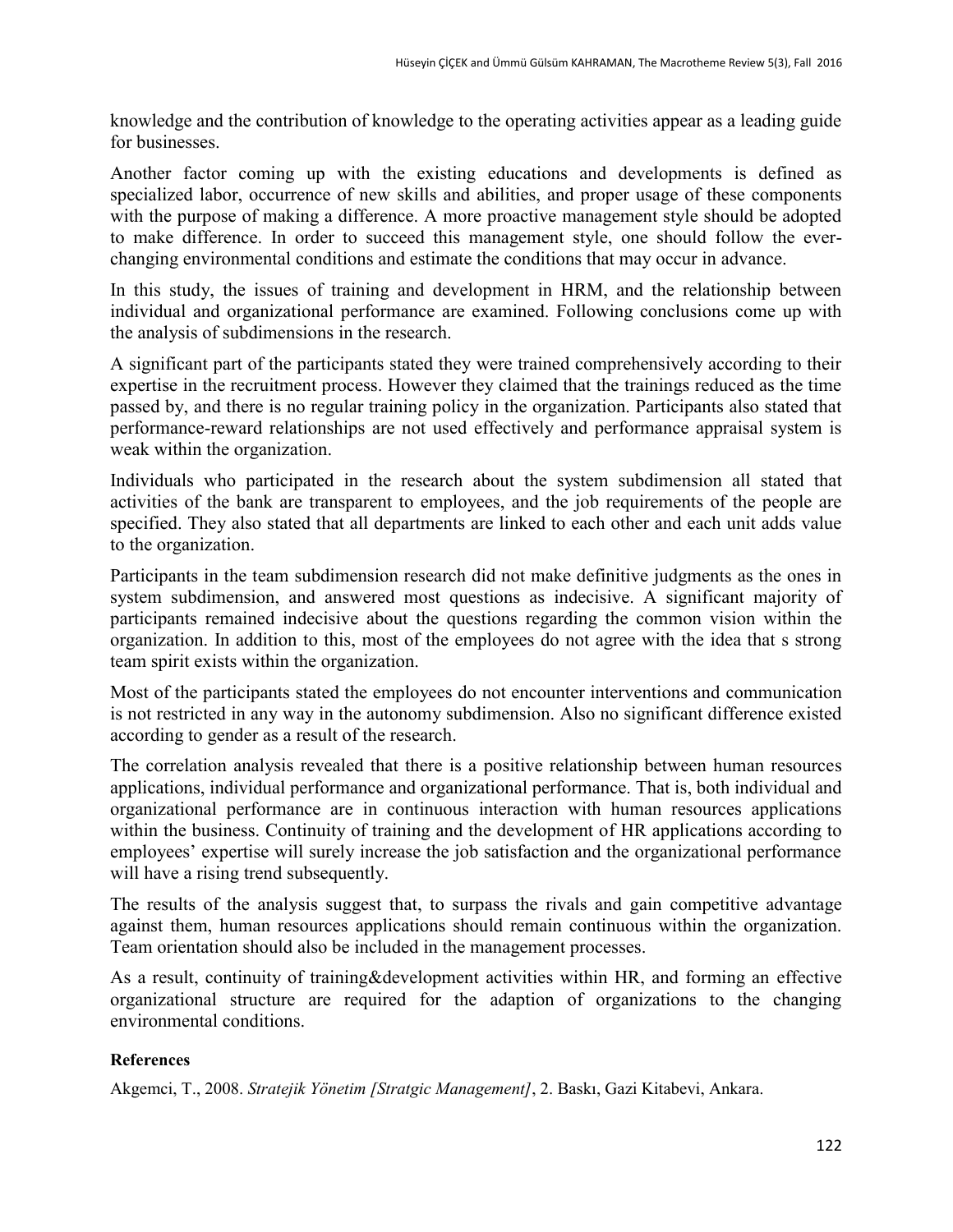Akgun, F., 2010. *Stratejik İnsan Kaynakları Uygulamalarının Girişimci Odaklılık ve Firma Performansına Etkisi* [*The Impact of Strategic HR Applications on Company Performance and Entrepreneur Orientation*], Gebze Yüksek Teknoloji Enstitüsü, Gebze.

Bahlander, G., Sherman, A. ve Snell, S., 1996. *Managing Human Resources,* South Western College Publishing, Ohio.

Barrie, J., Pace, R.W., 2000. *Learning for Organizational Effectiveness: Philosophy of Education and Human Resources Develeopment,* Human Resources Quarterly, p.81.

Bierama, L., 2000. *Development of Individual Leads To A More Productive Workplace*, In R. Rowden (Ed.), Workplace learning: Debating five critical questions of theory and practice San Francisco Jossey-Bass.

Bıngol, D., 2003. *İnsan Kaynakları Yönetimi [Human Resources Management]*, Beta, İstanbul.

Byars, Lloyd L., 1992. *Concepts of Strategic Management*, 3rd Edition, Harper Collins Publishers, New York.

Campbell, J.P., Mccloy, R.A., Oppler, S.H., Sager, C.E., 2001. *A Theory Of Performance*, In N. Schmitt, W.C. Borman and Associates (eds), Personnel selection in organizations, San Francisco: Jossey-Bass.

Denisi, Angelo S., Griffin, Ricky W., 2001. *Human Resource Management*, Houghton Mifflin Company, New York.

Erdogan İ., 1991. *İşletmelerde Davranış [Behaviour in Enterprises]*, İstanbul: İşletme Fakültesi Yayın No: 242.

Erkoc, Z., 2006. *İnsan Kaynakları Yönetimi ve Kalite Yönetim Sistemleri- Terimler Sözlü*ğ*ü [HRM and Quality Management Systems- Glossary of Terms]*, Alfa, İstanbul.

Findikci, İ., 1999. *İnsan Kaynakları Yönetimi [Human Resources Management]*, Alfa Basım Yayım Dağıtım, İstanbul.

French, Wendell L., 1998. *Human Resource Management*, Houghton Mifflin Company, New York.

Goldsteın, I., 1993.Training in Organizations, 3rd Edition, Brooks/Cole Publishing Company, California.

Gratton, L., 1999. *"People Processes as a Source of Competitive Advantage"*, *Strategic Human Resource Management*, Oxford University Press, Oxford.

Guastavi, A., Lısa, M., 2008. *Kirkpatrick's Learning Evaluation Theory,* Journal Of Management.

Kaynak, T., Adal, Z., Ataay, İ., 1998. *İnsan Kaynakları Yönetimi [Human Resources Management],* İ.Ü. İşletme Fakültesi Yayınları, İstanbul.

Kirkpatrick, D. L., 2006. *Kirkpatrick's Learning and Traning Evaluation Theory,* Improving Employee Performance Through Appriasial and Coaching, University of Wisconsin.

Mathis, R.L. and Jackson, J.H., 1997. *Human Resource Management,* Eight Edition, West Publishing Company, Minneapolis/St. Saul.

Ozgen, H., Ozturk A., Yalcin A., 2002. *İnsan Kaynakları Yönetimi [Human Resources Management]*, Nobel Kitabevi, Adana.